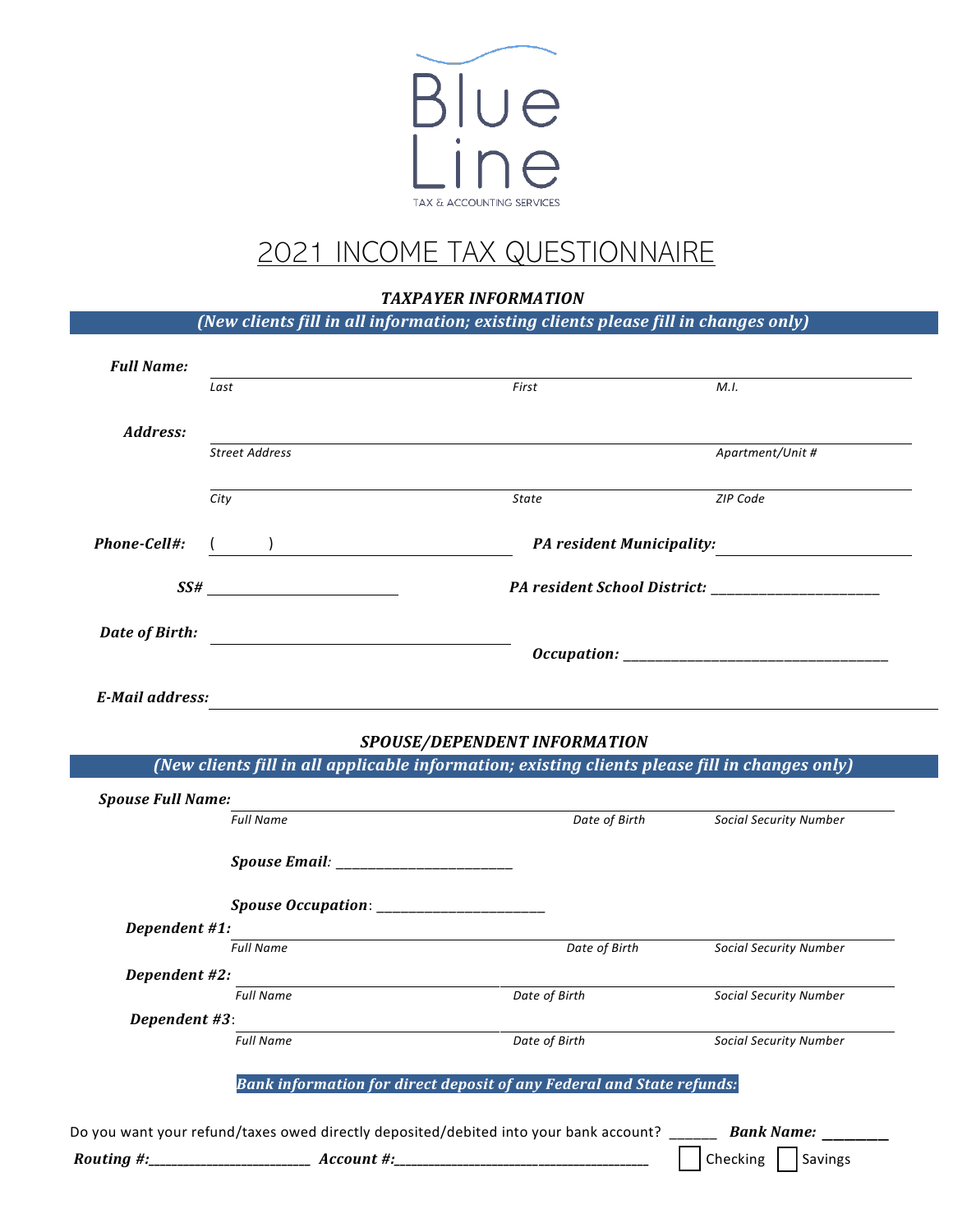# *Please answer these questions and supply additional documentation as needed:*

|                                                                                                        | <b>YES</b> | N <sub>0</sub> |  |  |
|--------------------------------------------------------------------------------------------------------|------------|----------------|--|--|
| Would you like to securely receive copies of your 2021 tax returns electronically and sign your e-file |            |                |  |  |
| authorization forms electronically via DocuSign?                                                       |            |                |  |  |
| Do you have Health Insurance purchased independently through the marketplace (Healthcare.gov)?         |            |                |  |  |
| *If so, please provide the 1095-A form.                                                                |            |                |  |  |
| Did anyone in your household attend college in 2021?                                                   |            |                |  |  |
| *If so, please provide Form 1098-T                                                                     |            |                |  |  |
| Did you have a health insurance deduction from your paycheck?                                          |            |                |  |  |
| *If so, please provide the Year End Paystub                                                            |            |                |  |  |
| Did you and/or your spouse receive the Advanced Child Tax Credit payments in the second half of 2021?  |            |                |  |  |
| *If so, please provide the IRS letters 6419 for both taxpayer AND spouse                               |            |                |  |  |
| Did you receive the third stimulus payment from the IRS? (these payments are NOT taxable)              |            |                |  |  |
| Round 3 Amount: \$<br>*If so, please state the TOTAL & include IRS letter 6475                         |            |                |  |  |
| Did you, and/or your spouse, pay interest on any student loans?                                        |            |                |  |  |
| *If so, what was the total amount? \$                                                                  |            |                |  |  |
| Did you, and/or your spouse, receive any unemployment compensation in 2021?                            |            |                |  |  |
| *If so, please provide form 1099-G                                                                     |            |                |  |  |
| Did you Install Solar Panels on your home and/or did you purchase a Qualified Plug-In Vehicle?         |            |                |  |  |
| *If so, please supply purchase receipts                                                                |            |                |  |  |
| Did you sell and/or buy any real estate in 2021?                                                       |            |                |  |  |
| *If so, please provide the closing disclosure statement                                                |            |                |  |  |
| Did you or your spouse earn any income from a foreign country and/or maintain any foreign national     |            |                |  |  |
| accounts with an aggregate value exceeding \$10,000 at any time during the year?                       |            |                |  |  |
| Did you make any withdrawals from an education savings account and/or a 529 plan to pay for education  |            |                |  |  |
| expenses? *If so, please provide Form 1099-Q                                                           |            |                |  |  |
| Did you and/or your spouse, take a distribution from a pension, annuity, or retirement plan in 2021?   |            |                |  |  |
| *If so, please provide the Form 1099-R                                                                 |            |                |  |  |

*Please include any additional comments or concerns in the area provided below:*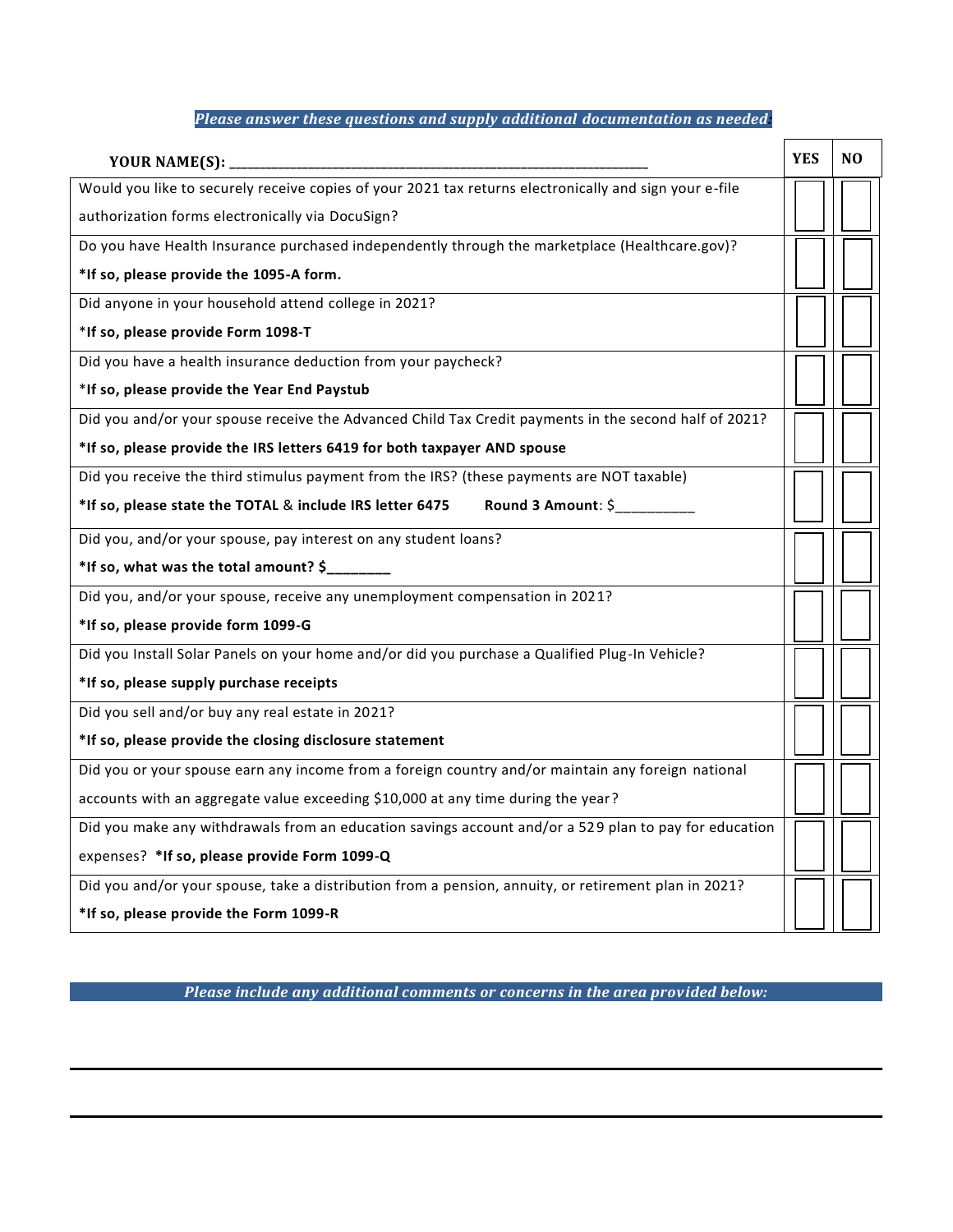|                                                                     | YOUR NAME(S): _                                                            |   |                                                                                                 |  |  |  |
|---------------------------------------------------------------------|----------------------------------------------------------------------------|---|-------------------------------------------------------------------------------------------------|--|--|--|
| Please check the boxes of all that apply to you and provide amounts |                                                                            |   |                                                                                                 |  |  |  |
| П                                                                   | <b>PRESCRIPTION MEDICINE EXPENSES</b><br>Amount paid \$___________________ | П | <b>NON-CASH CONTRIBUTIONS</b><br>Value of donations \$<br>(Amounts over \$500 require receipts) |  |  |  |
|                                                                     | DOCTORS, DENISTS, NURSING HOME<br>Amount paid \$                           |   | <b>GAMBLING LOSSES TO EXTENT OF WINNINGS</b><br>Amount Lost \$_________________                 |  |  |  |
|                                                                     | <b>MEDICAL INSURANCE PREMIUMS</b><br>Amount paid \$                        |   | <b>TRADITIONAL IRA CONTRIBUTIONS</b><br>Amount paid \$                                          |  |  |  |
|                                                                     | <b>LONG TERM CARE EXPENSES</b><br>Amount paid \$_________________          |   | <b>ROTH IRA CONTRIBUTIONS</b><br>Amount paid \$_________________                                |  |  |  |
|                                                                     | <b>MEDICAL MILES DRIVEN</b><br>Amount of miles ________________            |   | SEP, SIMPLE, QUALIFIED PLAN CONTRIBUTIONS<br>Amount paid \$_________________                    |  |  |  |
|                                                                     | <b>REAL ESTATE TAXES PAID</b><br>Amount paid \$                            |   | HSA, MSA CONTRIBUTIONS- NON-EMPLOYER<br>Amount paid \$                                          |  |  |  |
| П                                                                   | <b>MORTGAGE INTEREST PAID</b><br>Amount paid \$                            |   | <b>RENT EXPENSE (NJ Residents Only)</b><br>Amount paid \$_______________                        |  |  |  |
|                                                                     | <b>CASH &amp; CHECK CONTRIBUTIONS</b><br>Amount Paid \$_________________   |   | <b>MILITARY VETERAN</b>                                                                         |  |  |  |

### *CHILDCARE*

# *(If you pay for anyone to care for your children while you work; complete this section)*

|                    | Name of Facility | <b>Address</b>                    | ***EIN Number REQUIRED            |  |
|--------------------|------------------|-----------------------------------|-----------------------------------|--|
| Summer camp or     |                  |                                   |                                   |  |
|                    |                  |                                   |                                   |  |
| Childcare Provider |                  |                                   |                                   |  |
|                    | Name of Provider | Address                           | <b>Social Security Number</b>     |  |
| Dependent #1       |                  |                                   |                                   |  |
|                    | Name             | Amount Paid for this Child's care |                                   |  |
| Dependent #2       |                  |                                   |                                   |  |
|                    | Name             |                                   | Amount paid for this Child's care |  |

### *2021 ESTIMATED TAX PAYMENTS*

| (If you pay estimated tax payments throughout the year; complete this section) |           |                            |                          |                      |  |
|--------------------------------------------------------------------------------|-----------|----------------------------|--------------------------|----------------------|--|
| Date due                                                                       | Date Paid | <b>Federal Amount Paid</b> | <b>State Amount paid</b> | <b>PA Local Paid</b> |  |
| April 15 2021                                                                  |           |                            |                          |                      |  |
| June 15 2021                                                                   |           |                            |                          |                      |  |
| September 15 2021                                                              |           |                            |                          |                      |  |
| January 18 2022                                                                |           |                            |                          |                      |  |